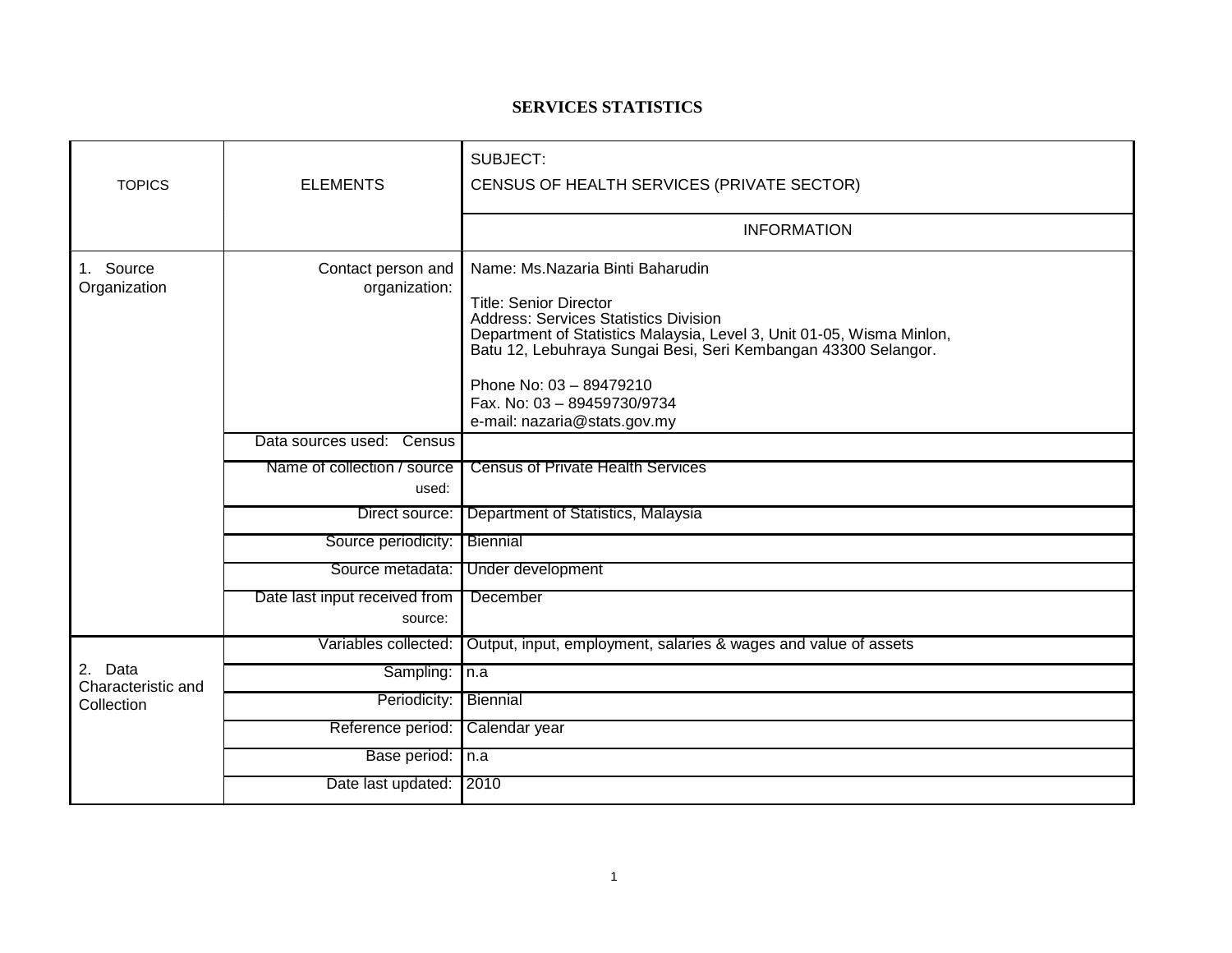|                                                           | Link to release calendar:                     | l n.a                                                          |
|-----------------------------------------------------------|-----------------------------------------------|----------------------------------------------------------------|
|                                                           | Other data characteristics and<br>collection: | l n.a                                                          |
| Statistical<br>3.<br>Population and<br>Scope of the Data  | Statistical population:                       | Establishments                                                 |
|                                                           | Geographical coverage:                        | Malaysia                                                       |
|                                                           | Sector coverage:                              | <b>Private Health sector</b>                                   |
|                                                           | Institutional coverage:                       | Registered establishment involved in private health services   |
|                                                           | Item coverage                                 | 26 Industries                                                  |
|                                                           | Population coverage:                          | 9,152 establishments                                           |
|                                                           | Product coverage:                             | In.a                                                           |
|                                                           | Other coverage:                               | $\mathsf{In}.\mathsf{a}$                                       |
| 4. Statistical<br>Concepts and<br>Classifications<br>Used | Key statistical concepts used:                | International Recommendations for Industrial Statistics (IRIS) |
|                                                           | Classifications used:                         | Malaysia Standard Industrial Classification, 2008              |
| 5. Statistical                                            | Aggregation and consolidation:                | Industry and national level                                    |
| Computation and<br>Dissemination                          | Estimation:                                   | In.a                                                           |
|                                                           | Imputation:                                   | n.a                                                            |
|                                                           | Transformations:                              | n.a                                                            |
|                                                           | Validation:                                   | Structure, consistency, range and logical checks               |
|                                                           | Index type:                                   | n.a                                                            |
|                                                           | Weights:                                      | n.a                                                            |
|                                                           | Seasonal adjustment:                          | n.a                                                            |
|                                                           | Other computation and<br>adjustments:         | n.a                                                            |
|                                                           | Dissemination formats: Printed and digital    |                                                                |